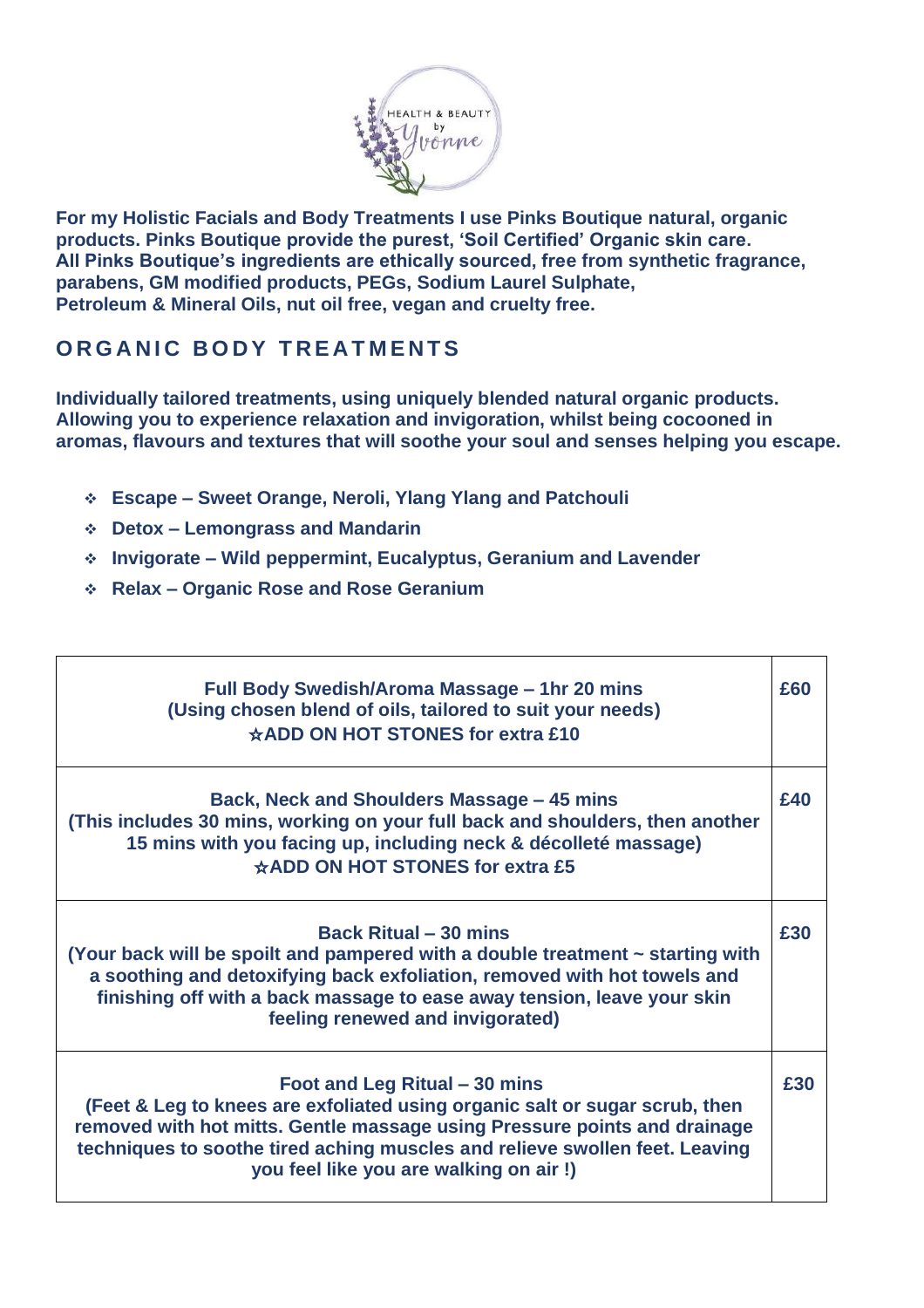

PINKS BOUTIQUE COMPLETE.ORGANIC.SKINCARE

# **ORGANIC FACIALS**

 **£45 Anti-Ageing Facial Using supercharged Rosehip – scientifically proven to reduce the signs of ageing and sun damage. Using the Natural Face-Lift Massage that includes techniques and pressure points that will leave your complexion visibly smoothed and bright, finishing off with Rose Quartz Roller** 

 **Organic Mini Facial Cleanse, tone, exfoliate and masque with scalp massage, Followed by nourishing moisturiser.** 

 **£25**

#### ☆**ADD ON facial cupping for an extra £5**

## **R E F L E X O L O G Y £40**

**When expert pressure is applied to the feet, it will stimulate the body's ability to heal physically and emotionally. Easing symptoms such as headaches, back and shoulder pain, joint pain, hormonal problems, digestive problems, insomnia and many more conditions.** 

**\*\* We as therapist, cannot claim to diagnose or cure any medical conditions when performing Reflexology Treatment.**